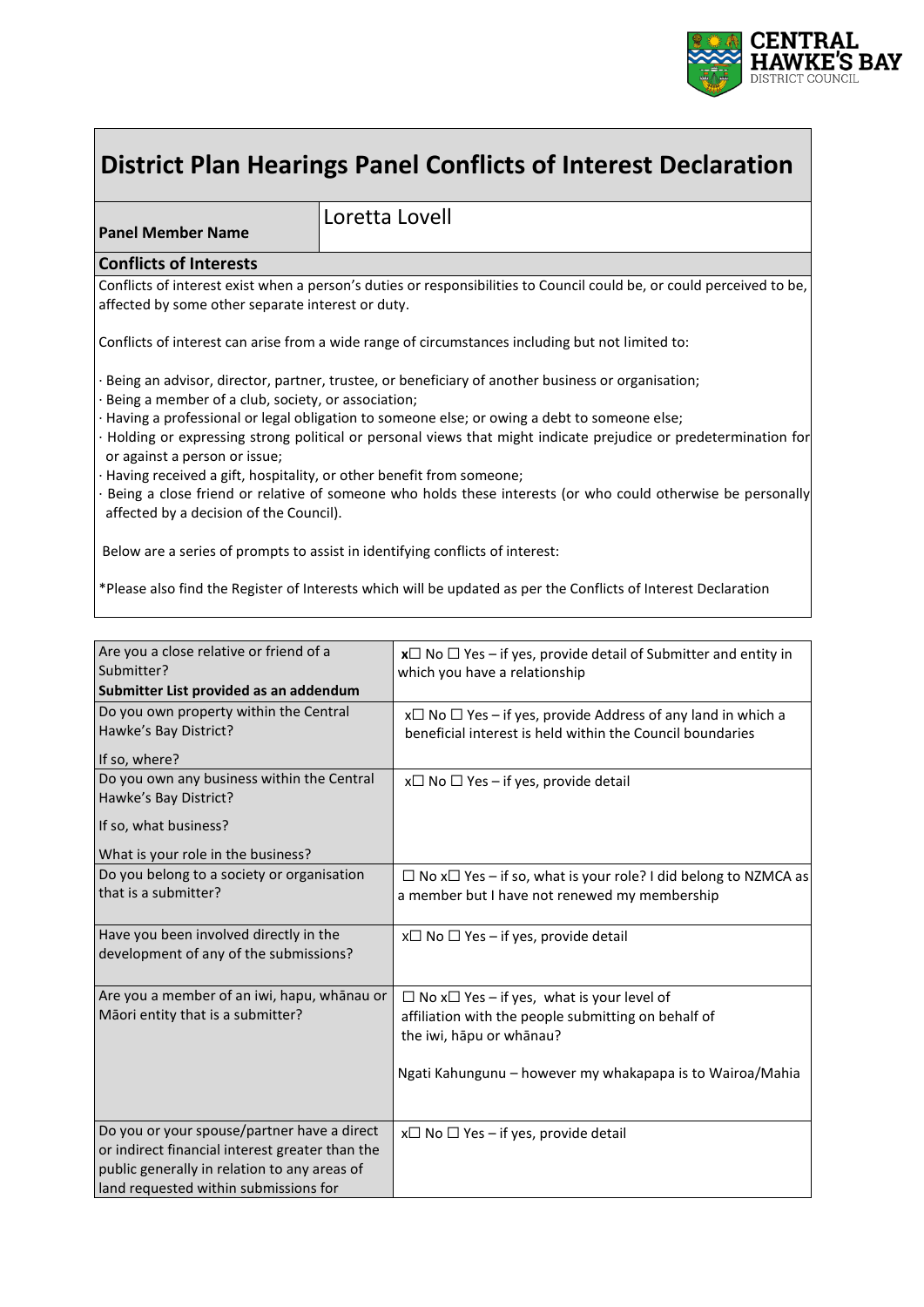

| rezoning?<br>[Note: This is generally not a requirement for<br>a District Plan review hearing, but it is still<br>good to have it identified on the register]                                            |                                                                                      |
|----------------------------------------------------------------------------------------------------------------------------------------------------------------------------------------------------------|--------------------------------------------------------------------------------------|
| Is any property or business that you or a<br>family member have a financial interest in,<br>located within or is in the immediate vicinity<br>of a property proposed for rezoning in the<br>submissions? | $\Box$ No $\Box$ Yes – if yes, provide detail<br>My mother in law resides in Waipawa |

*Note: Recording 'yes' on this register does not predetermine the Panel member having a conflict of interest. The purpose of the register is for transparency regarding potential conflicts of interest.*

Idout **Signed:**

**Date: 2 March 2022**